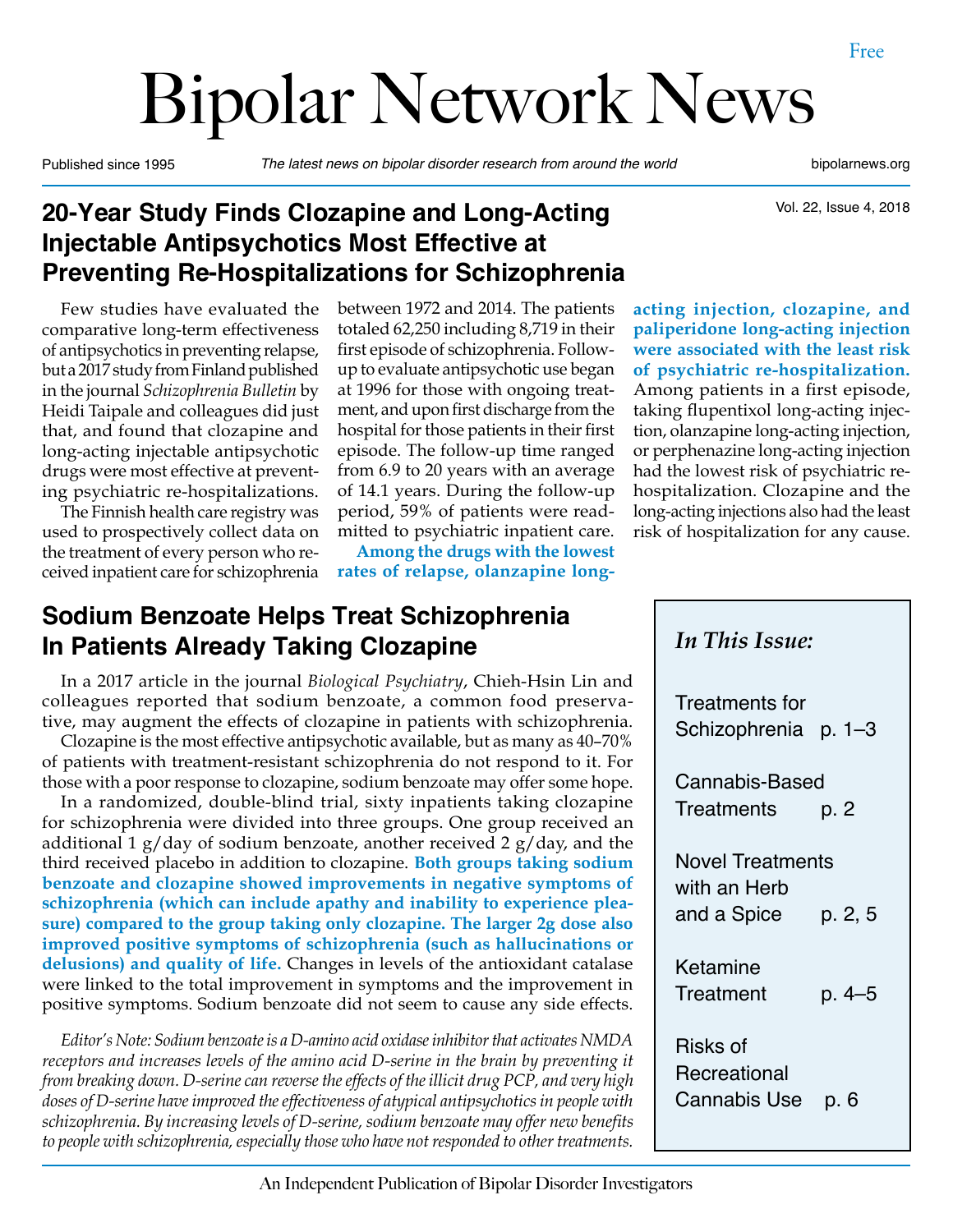## **Cannabidiol Drug Approved For Rare and Severe Types of Epilepsy**

In June, the US Food and Drug Administration (FDA) for the first time approved a drug derived completely from the cannabis plant. The drug, Epidiolex, a syrup, contains cannabidiol, the cannabis component that has been found to treat certain ailments. In a news release, the FDA stated that cannabidiol does not cause intoxication or a 'high'. Tetrahydrocannabinol, or THC, is the cannabis component that makes people high, impairs cognition, and can induce paranoia.

The approval led, in September, to the Drug Enforcement Agency re-classifying FDA-approved drugs containing cannabidiol derived from cannabis and less than 0.1% THC as schedule V controlled substances. So far only Epidiolex meets these criteria. Cannabis had previously been classified as a schedule I controlled substance, in the same legal category as heroin, LSD, or ecstasy.

**Epidiolex is now approved to treat two rare, severe types of epilepsy, Lennox-Gastaut syndrome and Dravet syndrome, in patients aged two years and older.** It is the first FDA-approved treatment for Dravet syndrome, a genetic condition that appears in the first year of life when babies

*Continued on Page 5*

### Bipolar Network News

bipolarnews.org

**Editor-in-Chief**: Robert M. Post, MD **Managing Editor**: Moira McCauley

The *BNN* is published 4–6 times a year by investigators working with patients with bipolar disorder to better understand the long-term course of illness. The newsletter is available free of charge to all who request it.

Although the editors of the *BNN* have made every effort to report accurate information, much of the work detailed here is in abstract or pre-publication form, and therefore cannot be taken as verified data. The *BNN* can thus assume no liability for errors of fact or omission, or lack of balance. Patients should consult with their physicians, and physicians with the published literature, before making any treatment decisions based on information given in this issue or in any issue of the *BNN*.

Dr. Post has consulted on behalf of drug companies including Abbott, Astra Zeneca, Bristol-Myers Squibb, Glaxo-SmithKline, Jansen, and Pfizer.

The opinions expressed in the BNN are solely those of Dr. Post, and do not represent the views of any scientific entity or foundation.

Send any comments or suggestions to: mccauleybcn@gmail.com

**BNN**

5415 W. Cedar Lane Suite 201B Bethesda, MD 20814 To subscribe or unsubscribe, see our website or email us at:

**info@bipolarnews.org**.

Note that we do not accept requests to subscribe friends or family members. Please have them contact us directly.

# **Cannabidiol May Help Treat Positive Symptoms of Schizophrenia**

A 2017 article by researcher Philip McGuire and colleagues in the *American Journal of Psychiatry* reports that **when added to antipsychotic medication, cannabidiol, a component of marijuana, improved positive symptoms of schizophrenia, such as hallucinations and delusions, more than did the addition of a placebo.**

In the double-blind, parallel-group study, 43 participants received 1000 mg/day of cannabidiol in addition to their regular antipsychotic medication, while 45 participants received a placebo alongside their regular medication.

Side effects were minimal, and after six weeks those who received cannabidiol had decreased positive symptoms and were more likely to be considered improved and not severely unwell.

*Editor's Note: It is important to emphasize that cannabidiol is only a minor component of marijuana, which contains much more tetrahydrocannabinol (THC), which is psycho-mimetic, i.e. it can worsen psychosis. Pure cannabidiol is not readily available to the public.*

## **Herb Withania Somnifera May Normalize Sensory Processing Measure in Schizophrenia**

One of the best biomarkers of schizophrenia is low auditory mismatch negativity. Auditory mismatch negativity describes the pattern of electrical activity that occurs in the brain when a repeated sound is interrupted by a mismatched sound, such as a change in pitch or volume.

At the International Congress on Schizophrenia Research, Paulina S. Marell and colleagues described their pilot study of the antioxidant and anti-inflammatory herb Ashwagandha or Withania Somnifera (also known as Indian ginseng, poison gooseberry, or winter cherry). In 11 patients with schizophrenia, the herb normalized mismatch negativity compared to placebo.

Marell and colleagues wrote that **the herb "recover[ed] some of the impaired early sensory/cognitive potentials in schizophrenia." Since normal cognition relies on sensory processing, normalizing these functions in people with schizophrenia could improve their symptoms.** 

A 2018 study by researcher K.N. Roy Chengappa and colleagues in the *Journal of Clinical Psychiatry* reports that adding Withania Somnifera to patients' regular antipsychotic medication improved negative symptoms of schizophrenia and total symptoms compared to adding placebo.

*Editor's Note: These studies, taken together, suggest the utility of adding this supplement to the treatment regimen for schizophrenia.*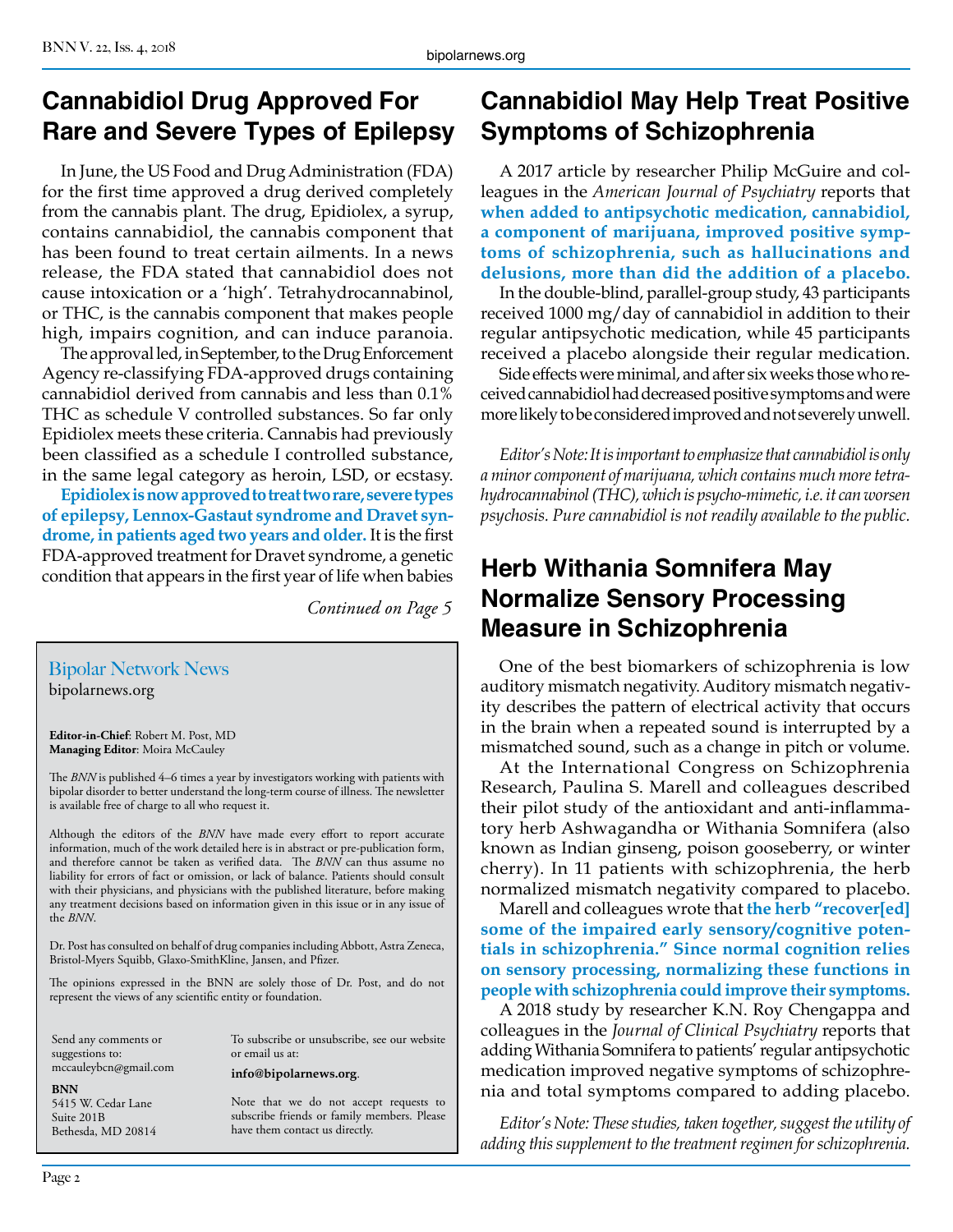# **Early Intervention Works in Schizophrenia: Needed in Bipolar Disorder**

For twenty years, evidence has shown that early intervention can ameliorate many of the adverse consequences of schizophrenia. In a 2018 article in the journal *Annual Review of Clinical Psychiatry* titled "Transforming the treatment of schizophrenia in the United States: The RAISE Initiative," Lisa B. Dixon and colleagues described the importance of early intervention in schizophrenia. RAISE stands for Recovery After an Initial Schizophrenia Episode.

**Dixon and colleagues emphasize that shortening the time that a patient's psychosis goes untreated, which averages 74 months, is critical to achieving good outcomes.**

In parallel to these consistent findings, researchers of bipolar disorder (including this editor Robert M. Post and colleagues) have found that an increased length of the interval before treatment is initiated in childhoodonset bipolar disorder is associated with a poor outcome in adulthood.

The RAISE program consists of four interventions: personalized psychopharmacology using a computerized decision support system, individual resilience therapy, family psychoeducation and therapy, and supportive employment and education.

Compared with patients receiving standard treatments, patients who participated in the RAISE program showed greater improvements on almost all measures, including the Heinrichs-Carpenter Quality of Life Scale (main outcome), the Calgary Depression Scale for Schizophrenia, the Positive and Negative Syndrome Scale, treatment duration, and engagement in work and school. Moreover, the improvements were more substantial among patients with a shorter duration of untreated psychosis.

*Editor's Note: These findings are of great importance in their own right,* 

*but they also have great implications for treatment and research efforts in bipolar disorder. A 2013 randomized study by Lars Kessing and colleagues published in the* British Journal of Psychiatry *found that in bipolar patients hospitalized for a first or second episode of mania, two years of comprehensive treatment with psychotherapy, pharmacotherapy, and illness education that included mood monitoring and early symptom recognition was vastly superior to typical treatment, and this held true even six years later. In a 2014 article in the* Journal of Clinical Psychiatry *and a 2016 article in the journal* Bipolar Disorders*, researcher Jan Marie Kozicky and colleagues reported that in patients hospitalized with a first episode of mania, cognitive functioning and brain imaging abnormalities, respectively, returned to normal over the next year only if the pa-*

*tients experienced no further mood episodes. The message*  We must treat the *is clear: we must treat the first episode of mania comprehensively to avoid long-term deterioration, which occurs as a function of the number of episodes of mania or depression a patient experiences. However, this early multimodal approach is rarely taken in the US.*

*In schizophrenia, Dixon and colleagues noted that:* 

*"After the RAISE study reports were made available, Congress allocated additional funding to the community mental health … program, leading to growth in the number of…programs across the United States; they were expected to reach 48 states in 2018."*

*The contrast between these efforts in schizophrenia and their virtual absence in bipolar disorder is incomprehensible and tragic. Studies in early schizophrenia have been funded for 25 years, while almost none have been funded in bipolar disorder, even in recent years. Community mental health programs for early schizophrenia will soon exist in 48 states; for patients*  *with bipolar disorder there are no programs available in any state that I am aware of.* 

*The incidence of bipolar is about three times that of schizophrenia, and the longterm outcomes are often as devastating in bipolar disorder as in schizophrenia. There is a high incidence of drug abuse; social, educational and occupational deficits; and suicide in bipolar disorder. Early intervention with the many safe supplements, nutraceuticals, and well-tolerated drugs that are currently available to adult patients should be studied in young people with bipolar disorder, but such studies neither being funded nor conducted.*

*The reality is that childhood-onset bipolar disorder is poorly recognized and treated in the US, largely because of a paucity of treatment-related studies and knowledge about the best options for these young patients. If a reader of the* 

first episode of mania

to avoid long-term deterioration, which occurs as a function of the number of episodes of mania or depression a patient

comprehensively

experiences.

BNN *knows how to influence advocacy groups, leaders in the Substance Abuse Mental Health Services Administration (SAMHSA) and the National Institutes of Mental Health (NIMH), or influential politicians, it would be useful to take the initiative in bringing some of these deficits and disparities to their attention. Something must be done; ideas about how to do it are welcome.* 

*My own efforts to get funding for a childhood-onset bipolar research network in collaboration with such luminaries in the field as David Miklowitz (UCLA), Kiki D. Chang (Stanford University), Boris Birmaher (University of Pittsburg), Benjamin Goldstein (Stonybrook Research Institute), Eric Youngstrom (UNC, Chapel Hill), Soledad Romero (Hospital Clinic of Barcelona), and Josefina Castro Fornieles (University of Barcelona) have not been successful. We will keep trying, but the field needs to reach beyond the many investigators who are advocating for more treatment research to other people with more influence.*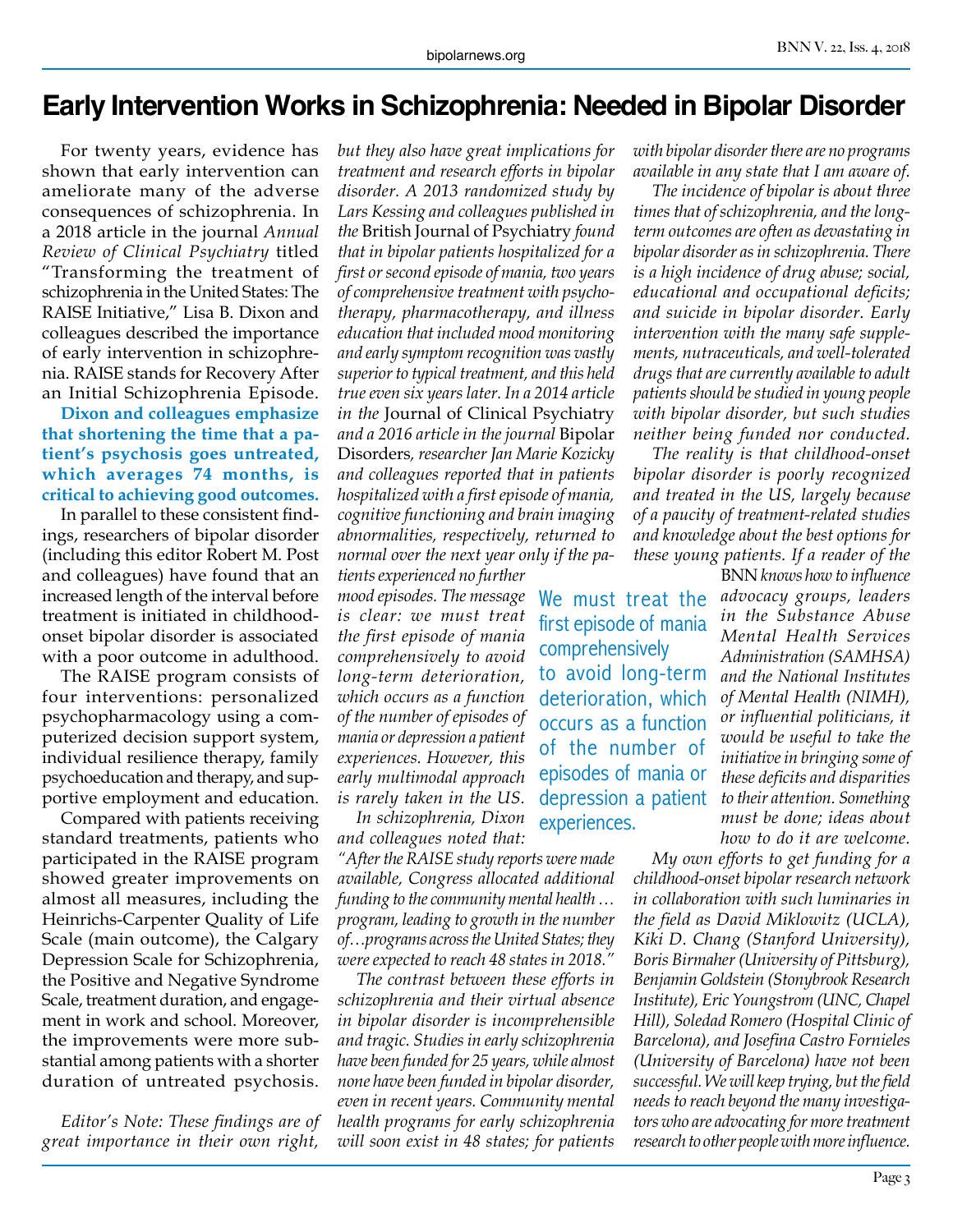# **Repeated Ketamine Reduces PTSD and Depression in the Short Term**

In a 2018 open study by C. Sophia Albott and colleagues in the *Journal of Clinical Psychiatry*, **veterans with post-traumatic stress disorder (PTSD) and a simultaneous diagnosis of major depression were treated with 6 infusions of intravenous ketamine over a 12-day period (Mondays, Wednesdays, and Fridays for two weeks).**

**Ketamine produced large improvements in both conditions.** The remission rate was 80.0% for PTSD and 93.3% for depression. The median time to first relapse after the treatment was 41 days for PTSD and 20 days for depression.

One side effect of ketamine was that dissociative symptoms increased temporarily with repeated infusions. PTSD symptoms did not worsen among those participants taking ketamine.

The study was intended to evaluate the efficacy, safety, and durability of repeated ketamine infusions. Ketamine has been used in emergency rooms to rapidly treat depression and suicidality, but the effects of a single infusion fade within days. Albott and colleagues reported that this treatment scenario with multiple ketamine infusions produced rapid results that lasted longer than single ketamine infusions.

*Editor's Note: While this study found that repeated ketamine infusions were safe, it is possible that long-term use may lead to addiction. Researcher Nolan R. Williams and colleagues reported in a 2018 article in the American Journal of Psychiatry that ketamine works via activation of the opiate receptor. The drug naloxone, which rapidly reverses opiate overdose, completely blocked ketamine's antidepressant effects.*

# **Meta-Analysis Finds Single Dose of IV Ketamine Reduces Suicidal Ideation**

A systematic review and meta-analysis by Samuel T. Wilkinson and colleagues in the *American Journal of Psychiatry* analyzed individual patient data from 10 studies in which a single intravenous dose of ketamine was given to patients with suicidal ideation. The review included data from a total of 167 participants.

Wilkinson and colleagues found that **ketamine reduced suicidal ideation within 24 hours, and these effects lasted for up to seven days.** Mood also improved, but the reduction in suicidal ideation was independent of the degree of improvement in depression.

Among the participants, 54.9% were free of suicidal ideation at 24 hours after the infusion, 60.0% were free of suicidal ideation one week after the infusion, and 61.1% were free of suicidal ideation at two weeks.

*Editor's Note: The authors report that there is much to clarify about ketamine treatment before it can be used clinically to treat patients at risk for suicide. However, ketamine's powerful and rapid effects offer an interesting alternative to other slow-acting treatment options, and could be an ideal acute treatment for patients arriving in an emergency room because of high suicide risk. Ketamine injections could be especially useful for those who are not admitted to the hospital, as they could produce anti-suicidal effects that could help carry a patient over until their next psychiatric appointment.*

# **Mixed Findings for the Tolerability of Intranasal Ketamine in Severe Depression**

The drug ketamine can rapidly and temporarily improve depression when delivered intravenously. Researchers have been working on extending ketamine's effects and finding easier ways of delivering the medication. One new delivery method under investigation is nasal spray, which could be used repeatedly to extend ketamine's effects.

Unfortunately, researcher Colleen Loo reported in the *Journal of Psychopharmacology* in 2018 that **a pilot study of self-administered intranasal ketamine for severe depression was suspended when 5 of the 10 participants had side effects that included high blood pressure, psychotic symptoms, and motor incoordination that made them unable to keep using the spray.** Early in the four-week study, dosage was adjusted to leave more time between sprays, but this was not enough to prevent the problems with side effects.

Loo said that the nasal spray version of ketamine has complications including variations in absorption among different people and on different days, depending on factors like mucus in the nose and exact application techniques. Its rapid absorption into the bloodstream could lead to high peak levels in certain people.

Loo and colleagues had previously found that elderly patients receiving injections of ketamine under the skin required highly individualized dosing to avoid side effects. This may also be the case with nasal spray.

 While Loo's study found intranasal ketamine infeasible for the moment, Janssen Research and Development, a pharmaceutical company owned by Johnson & Johnson, reported positive results in phase 3 clinical trials of intranasal esketamine, a component of ketamine, at the annual meeting of the American Psychiatric Association in May. Researchers for Janssen reported that **intranasal esketamine was highly effective for depression and well-tolerated both in acute treatment and over a year-long period.**  Janssen is now pursing approval for the drug from the US Food and Drug Administration.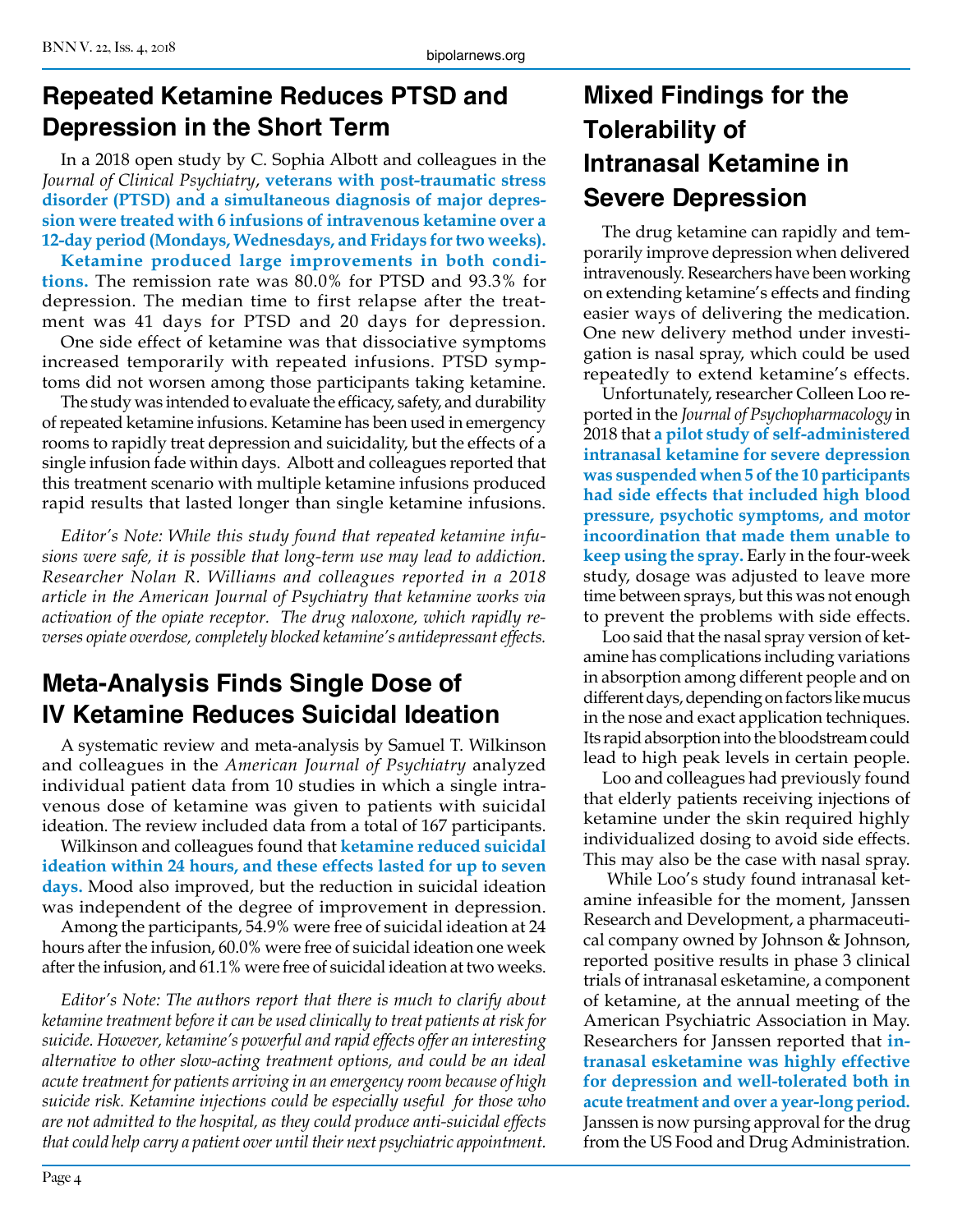## **Pilot Study Finds Intravenous Ketamine Improves Tough-to-Treat Adolescent Depression**

A 2018 open study by Kathryn R. Cullen and colleagues in the *Journal of Child and Adolescent Psychopharmacology* suggests that intravenous ketamine may improve depression in adolescents who have not responded to at least two antidepressants.

Thirteen patients ranging in age from 12 to 18 with treatment-resistant depression were given six ketamine infusions over a period of two weeks, at doses of 0.5 mg/kg of body weight. A 50% drop in scores on the Children's Depression Rating Scale-Revised (CDRS-R) was considered a good response, and the average drop in participants' scores was 42.5%. **Five of the thirteen participants (38%) met the criteria for a good response. Three of these participants were still in remission at six weeks, while the other two relapsed within two weeks.**

Ketamine was fairly well-tolerated by the young participants. Some had temporary dissociative symptoms or blood pressure changes. Higher absolute doses of ketamine were linked to better response.

The response rates in this group were not as good as in some studies of adults. More research using larger sample sizes and placebo controls is needed to optimize dosing and clarify the safety and efficacy of intravenous ketamine in adolescents with tough-to-treat depression, but this is a promising finding in a small number of adolescents.

# **Cannabidiol Drug Approved for Rare Types of Epilepsy (cont.)**

#### *Continued from Page 2*

develop fever-related seizures. Other types of seizures, even including a continuous seizure state, can occur later.

Lennox-Gastaut syndrome also develops in young children, usually between the ages of three and five. They have multiple types of seizures with debilitating consequences.

In three randomized, double-blind, placebocontrolled clinical trials that included a total of 516 patients with either Lennox-Gastaut syndrome or Dravet syndrome, the drug reduced the frequency of patients' seizures compared to placebo.

Side effects of Epidiolex include sleepiness, sedation and lethargy; elevated liver enzymes; decreased appetite; diarrhea; rash; fatigue, malaise and weakness; insomnia, sleep disorder and poor quality sleep; and infections. The FDA also warned in its approval that "[a]s is true for all drugs that treat epilepsy, the most serious risks include thoughts about suicide, attempts to commit suicide, feelings of agitation, new or worsening depression, aggression and panic attacks." The drug is produced by GW Pharmaceuticals, which has already gained approval outside the US for a cannabis-based drug to treat multiple sclerosis.

*Editor's Note: It is important for readers to know that most marijuana available in the US contains mostly THC with minimal cannabidiol.*

## **Micronutrient Curcumin Improves Memory and Depression**

Recent studies suggest that curcumin, the micronutrient in turmeric that gives Indian curry its bright color, may reduce depression and improve memory.

A 2018 study published in the *American Journal of Geriatric Psychiatry* by Gary Small, director of geriatric psychiatry at UCLA's Longevity Center, and colleagues found that a curcumin supplement improved mild, age-related memory loss in people without dementia.

Forty adults between the ages of 50 and 90 received either placebo or 90 mg of Theracumin, a bioavailable form of curcumin, twice daily for 18 months. The participants took cognitive tests at the beginning of the study and every 6 months during the study. Thirty of the participants also received

positron emission tomography (PET) scans upon beginning and ending the study to evaluate the appearance of plaques and tangles in their brains.

**Participants who received curcumin saw improvements in verbal and visual memory and attention over the course of the study compared to those who received placebo. The curcumin participants also saw mild improvements in mood, and less accumulation of amyloid plaques and tau tangles in the amygdala and hypothalamus,** brain areas that play a role in memory and emotion. A few participants had mild gastrointestinal effects after taking Theracumin.

In India, where diets are high in curcumin, there is a lower incidence of Alzheimer's than in the west, and

older people also have better cognitive performance than in the west.

Curcumin has anti-inflammatory, antioxidant, and neuroprotective properties. Researchers speculate that curcumin may reduce brain inflammation, which has been implicated in both depression and Alzheimer's disease.

A 2017 meta-analysis by Qin Xiang Ng and colleagues of 6 studies of curcumin including a total of 377 patients found that the substance has significant antidepressant effects compared to placebo. Half of the studies also reported improvements in anxiety. No adverse events were reported. Ng's meta-analysis was published in the *Journal of the American Medical Directors Association*.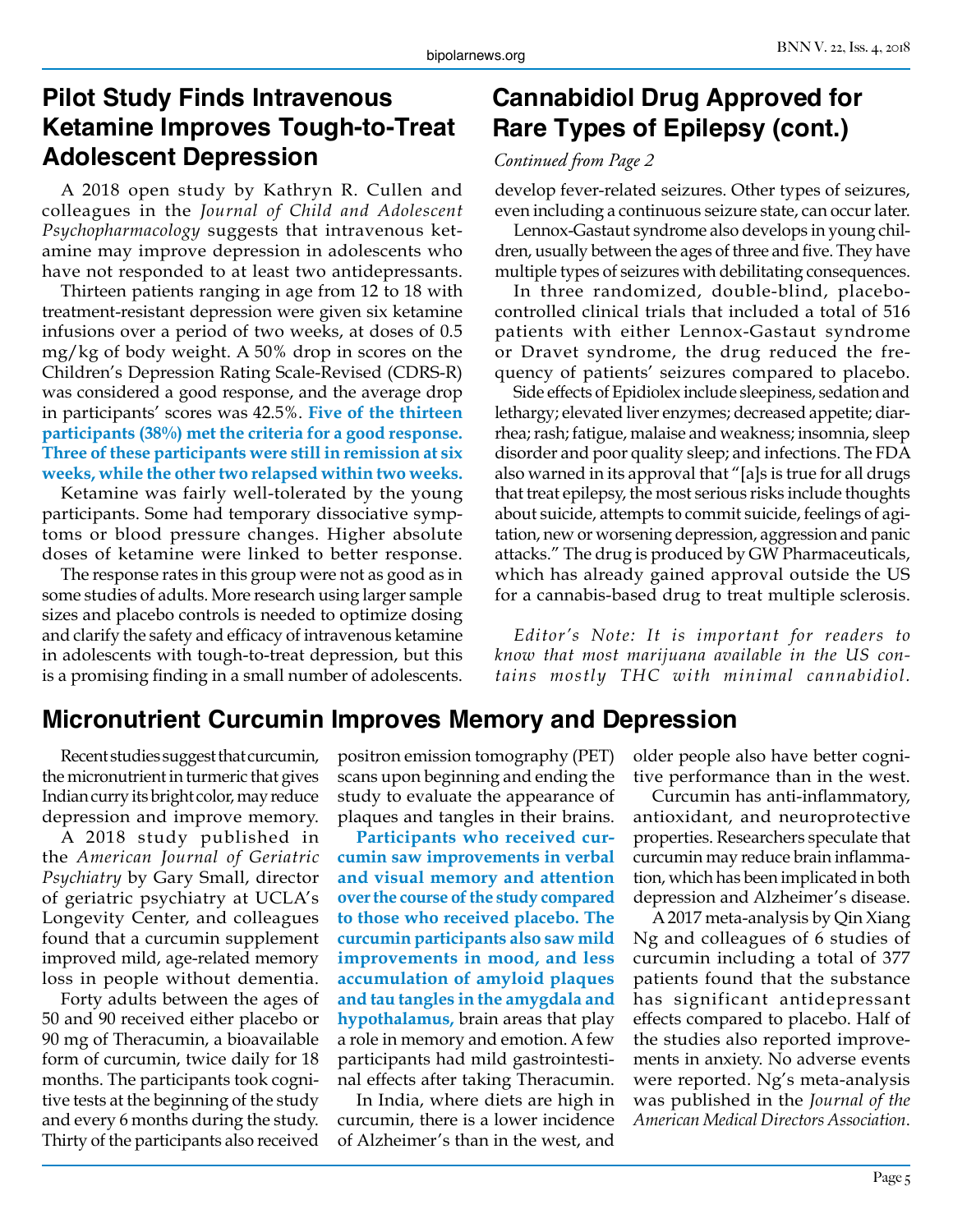# **Marijuana Use in Early Adolescence Triples Risk of Psychosis At Age 18**

Hannah J. Jones and colleagues reported in the journal *JAMA Psychiatry* in 2018 that **earlyand late-onset marijuana use increased the risk of psychosis at age 18** (odds ratio 3.7 to 2.97). Interestingly, early-onset cigarette use also increased risk of psychosis, but much of the link between cigarette use and psychosis disappeared after correcting for confounding variables.

The data on 5,300 participants born from 1991 to 1992 came from the Avon Longitudinal Study of Parents and Children. Researchers followed up with the participants about their use of marijuana and cigarettes at least three times between the ages of 14 and 19.

*Editor's Note: These data add to a host of epidemiological data that smoking marijuana doubles the risk of psychosis. Risk is further increased among people with a common genetic variant (val/val) of the gene for COMT (catechol-O-methyltransferase), which metabolizes prefrontal dopamine. The variant, which includes two valine amino acids, functions better than other variants that include methionine amino acids. People with val/met or met/met COMT genes metabolize dopamine more slowly, making them relatively protected.* 

*The data are also pretty strong that early heavy use of marijuana is a risk factor for new onset of both bipolar disorder and schizophrenia (and not just an earlier onset in those who might have been vulnerable otherwise).*

*While marijuana use has become more mainstream with its legalization in many states, its recreational use still carries risks of mental illness. In addition to increasing psychosis risk, marijuana use can also make bipolar disorder more difficult to treat.* 

*A minor component of marijuana, cannabidiol, can have some positive effects, but what you get most of when consuming marijuana is tetrahydrocannabinol (THC), which produces symptoms that resemble psychosis.* 

*Data in rats indicate that a father rat's use of THC as an adult increases the risk that his offspring (with which he has no contact) will be prone to opiate addiction. The effect is an epigenetic one, conveyed by chemical changes in the father's DNA that get passed on to the next generation via changes that persist in his sperm. We don't know if this also happens with humans. So even if you are not worried about your own health, avoiding marijuana use might be good for your children.* 

# **Recent Cannabis Use Linked to Greater Symptoms of Anxiety and Mood Disorders and Less Response to Treatment**

In a 2018 systematic literature review published in the *Journal of Clinical Psychiatry*, researcher George Mamman and colleagues reported that across 12 studies of people with anxiety and mood disorders, **participants who had used cannabis in the previous six months had more symptoms than those who had used less cannabis or no cannabis during that period.** 

The 12 studies reviewed included a total of 11,959 participants. Four studies looked at post-traumatic stress disorder (PTSD), one at panic disorder, five at bipolar disorder, and 2 at depressive disorder. In addition to finding that recent cannabis use was associated with greater symptoms, the authors of the review also found that in 10 of the 12 studies, recent cannabis use was associated with less symptom improvement in response to treatment for bipolar disorder, depression, and PTSD; including both medication and psychotherapy.

In bipolar disorder, cannabis use was associated with greater symptom severity. Cannabis use for more than one year was linked to more recurrences of mania and shortened time to a recurrence. Compared to participants with no prior use of cannabis, those with a cannabis use disorder had more depressive symptoms, including sleep troubles and loss of interest in activities one had previously enjoyed.

In PTSD, any cannabis use at the beginning of the analysis period and sustained use of cannabis over time were both linked to greater symptom severity in the four months following the beginning of the analysis.

Mammen and colleagues cautioned that these results are limited based on the differences in measurements across the 12 studies, the inpatient populations under study, and the uncontrolled nature of the cannabis the participants accessed on their own time. However, the authors suggest that the findings may inform patients' and doctors' conversations about whether or not to use cannabis.

**See page right for a study of children at risk for mood disorders.**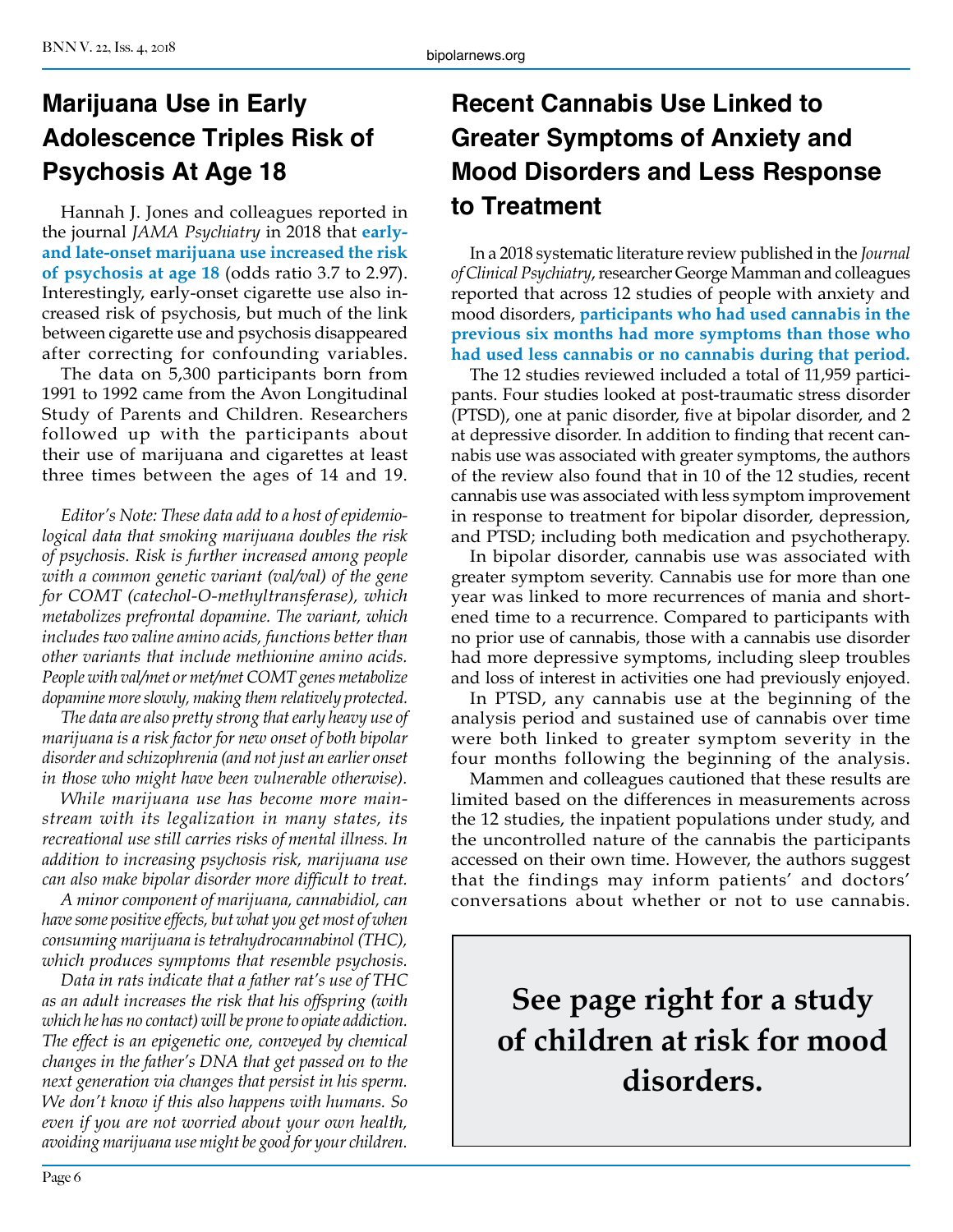#### **Is Your Child at Risk for a Mood Disorder? Join the Child Network!**

74% of children who have a parent with bipolar disorder (Axelson et al. 2015) and 80% of those who have a parent with unipolar depression (Weissman et al. 2006) will develop a major psychiatric illness upon long-term follow up. These illnesses, including depression, anxiety, oppositional behavior, substance abuse, often go unrecognized for long periods of time.

#### **Joining the Child Network could help families and doctors identify these illnesses earlier.**

**The Child Network is specifically for parents of children ages 2 to 12 who are at high risk for a mood disorder or have symptoms of a mood disorder. Parents assess their child weekly using a secure website.** There is also a short demographic questionnaire and a more detailed symptom checklist to be filled out once a year. The network will collect information about which treatments children are already taking, how effective they are, and for which children.

We believe that this network will be helpful to its participants. Parents will be able to print out the ongoing weekly ratings in a graphic form so that the child's symptoms and responses to any treatments they receive over time can easily be visualized (as illustrated below).



**0 - Severity None:** None

**1 - Severity Mild/Infrequent**: Minimal impact on usual roles

**2 - Moderate Symptoms/Often:** Definitely some dysfunction in usual roles **3 - Severe Symptoms/Much of the Time:** Major dysfunctions in usual roles

We hope that this brief description of the Child Network study helps to orient you to its purpose. Please urge parents to use this new tool. Visit **bipolarnews.org** and click on the tab for the Child Network or go directly to http://bipolarnews.org/?page\_id=2630 to learn more about the Child Network and to access the informed consent documents.

Thank you for your time and interest in the Child Network.

Robert M. Post, MD and Michael Rowe, PhD Bipolar Collaborative Network, and Robert L. Findling, MD, MBA, Principal Investigator This research study is IRB approved by the Johns Hopkins University School of Medicine Research Study, Principal Investigator: Robert L. Findling, MD, MBA , IRB Study #00026940